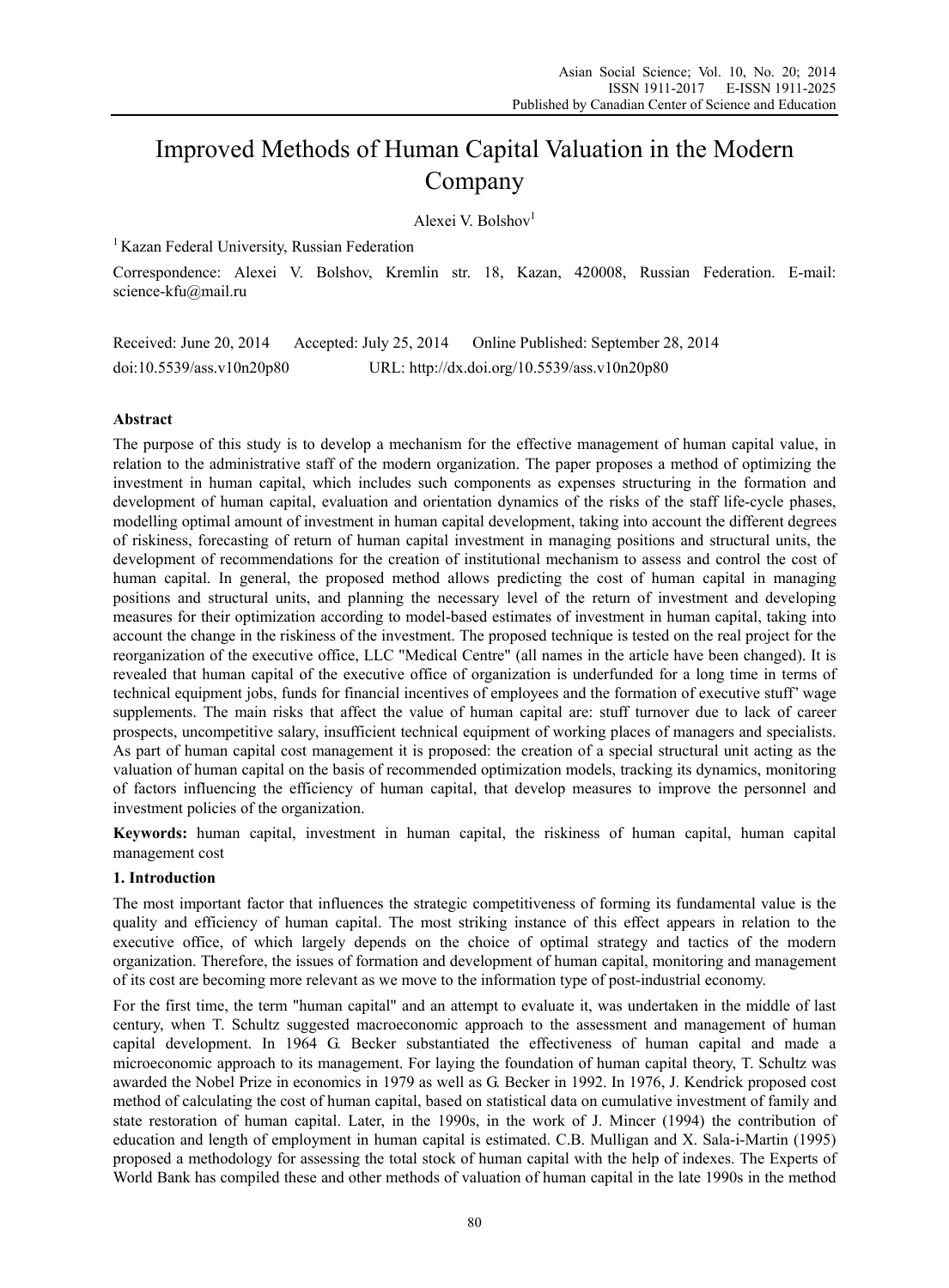of measurement of national welfare.

A new surge of scientific research on this topic came in the beginning of 2000 when the concept of intellectual capital as the basis of the fundamental value of the company began to develop actively. In 1996 A. Brooking examined the impact of human capital on the other structural components of intellectual capital-organizational and client capital. In 1997, M. Kiernan positioned human capital as an important factor in assessing the company's strategic competitiveness. Later, the development of problems of assess the effectiveness of human capital at different times was studied by T. Stewart, L. Edvinsson, J. Roos, J. Hayton, P. Wright, J. Shaw and others.

The solving such problems identified the need for theoretical and practical developments, based on a model of the global economy, particularly adapted to Russian conditions of economic activity.

The authors, mentioned above, at a high theoretical level, considered the issues structuring human capital, the mechanism of its formation and development, offered a variety of methods of valuation of human capital at the micro and macro level, formulated the principles of human capital management. However, insufficient attention is paid to monitoring the functioning of the human capital risk, its assessment in the forecasting process and its cost efficiency.

## **2. Methodology**

An important aspect of the mechanism of cost management of human capital is the most adequate and accurate assessment of the optimal value of investments in its operation and development and forecasting economic efficiency. It should be mentioned that the problem of assessing investment in human headband with the specific risks is covered quite fragmented in the literature.

We put forward a technique that synthesizes the cost approach to assess the cumulative investment in managerial position and expert evaluation method riskiness of investing in different stages of the life cycle of the staff. Under this method is suggested to calculate the volume of investments, based on the structure of direct and indirect costs in the managerial personnel, identified lifecycle stage personnel, standard investment risks and expertise specific risks functioning of the human capital. In parallel, we define the efficiency of investment in human capital on the basis of indicators of their perceived profitability that allows you to define the limits of investment in staff and technical equipment, predict their profitability. Calculated investment options allow you to develop an organizational plan of measures to develop human capital. The overall logic of the proposed technique is illustrated in schematic form in Figure 1.



Figure 1. Sequence proposed assessment methodology and cost management of human capital

#### **3. Results**

In accordance with the microeconomic approach, investment in human headband allow for its expanded reproduction. The proposed technique involves structuring costs in the formation and development of human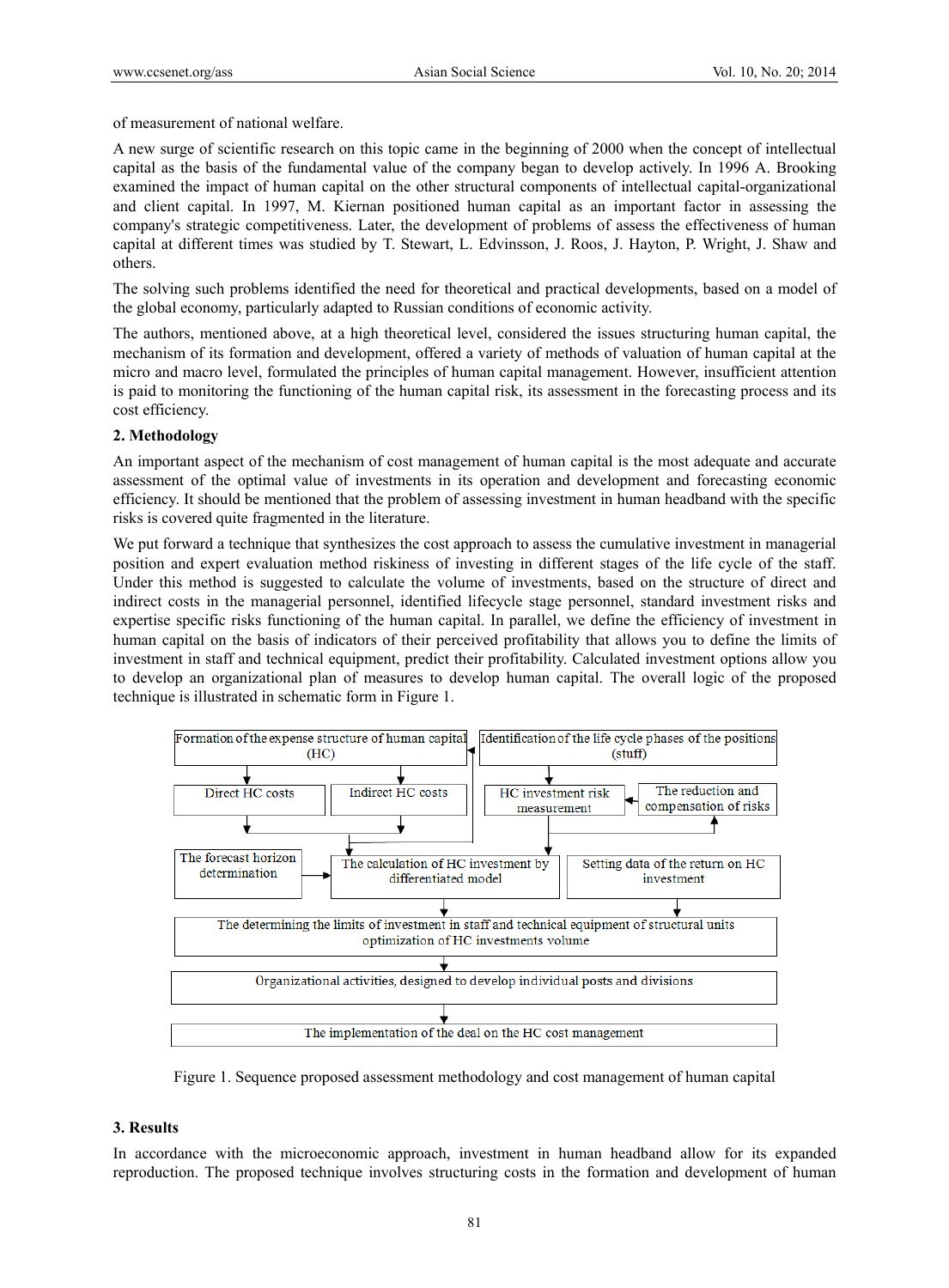capital. Testing of methods for project materials reorganization of the management of LLC "Medical Centre" to structure the cost in human capital, which are listed in Table 1.

| Table 1. Cost structure in the functioning and development of human capital on the draft reorganization LLC |  |  |  |  |
|-------------------------------------------------------------------------------------------------------------|--|--|--|--|
| "Medical Centre" in 2013                                                                                    |  |  |  |  |

| Expenses of operation and development of<br>human capital | (thous.<br>Amount<br>rub.)                              | Type<br>of<br>expenses | The percentage of total<br>costs(%) |
|-----------------------------------------------------------|---------------------------------------------------------|------------------------|-------------------------------------|
|                                                           |                                                         |                        |                                     |
| 1. Salaries                                               | 47732                                                   | Direct                 | 14,6                                |
| 2. Insurance contributions                                | 10735                                                   | Direct                 | 3,3                                 |
| 3. Compensation and benefits                              | 16281                                                   | Direct                 | 5,0                                 |
| 4. Allowances and bonuses                                 | 28863                                                   | Direct                 | 8,8                                 |
| 5. Professional Development                               | 6068                                                    | Direct                 | 1,9                                 |
| 6. Refresher                                              | 4441                                                    | Direct                 | 1,4                                 |
| 7. Termination benefits                                   | 9253                                                    | Direct                 | 2,8                                 |
| 8. Pensions                                               | 14064                                                   | Direct                 | 4,3                                 |
| 9. Expenditure on hiring and firing                       | 4958                                                    | Indirect               | 1,5                                 |
| 10. Rental and maintenance of premises                    | 48914                                                   | Indirect               | 15,0                                |
| 11. Equipment and facilities                              | 96571                                                   | Indirect               | 29,6                                |
| 12. Travel Expenses                                       | 9176                                                    | Indirect               | 2,8                                 |
| 13. Hospitality                                           | 16058                                                   | Indirect               | 4,9                                 |
| 14. Contents of official vehicles                         | 4292                                                    | Indirect               | 1,3                                 |
| 15. Electricity                                           | 10362                                                   | Indirect               | 3,2                                 |
| 16. Total direct costs                                    | 135954                                                  | Direct                 | 41,7                                |
| 17. Total indirect costs                                  | 190331                                                  | Indirect               | 58,3                                |
| 18. The ratio of direct and indirect costs                | 1 rub. of direct expenses-1,4 rub. of indirect expenses |                        |                                     |

## *3.1 The Modelling Investment in Human Capital Operation, Taking into Account Different Degrees of Riskiness*

In the proposed method based on the use of the cost approach to assess the magnitude of accumulated investment in the work place or position in relation to the administrative staff of Ltd. "Medical Centre" models have been developed for evaluating investments in human capital. Investment in human capital, as well as any other object of investments with the risk of non-repayment of the invested funds, non-receipt of the planned profit, which requires an assessment of their riskiness and relates risk to the planned return.

We proceeded from the assumption that used within the financial management approach to integrate the average financial risk through the mechanism of discounting investment is insufficient to adequately assess the riskiness of investing in staff. Studies have shown that investments in human capital are more risky in nature, rather than investments in fixed or working capital, and there are no tools available insurance and reinsurance risks, such as when investing in equipment, buildings and structures, securities.

If we analyse the change in the riskiness of investing in human capital for the entire period of the employees, we can distinguish four intervals riskiness (Figure 2):

a) The first 5-7 years of service-low, slowly increasing of riskiness of the investment, as the absolute value of the investments is small enough, verifies the compliance officer of the employee required quality, reliability and prospects as an investment object.

b) The next 7-10 years of service the riskiness of the investment increases significantly, as this period is connected with the active promotion of an employee, the expenditure of funds for training and retraining, intensive financial stimulation of his work. This period is characterized by moderate riskiness of investment in human capital.

c) The following 10 years of service are characterized by a peak career employee when it reaches the maximum level of competence and efficiency in work and management must make significant efforts for the material and moral incentives to save valuable expert in the enterprise. Nevertheless, the riskiness of investment in human capital will be the highest in this period since the majority of workers relates to the change of career jobs. This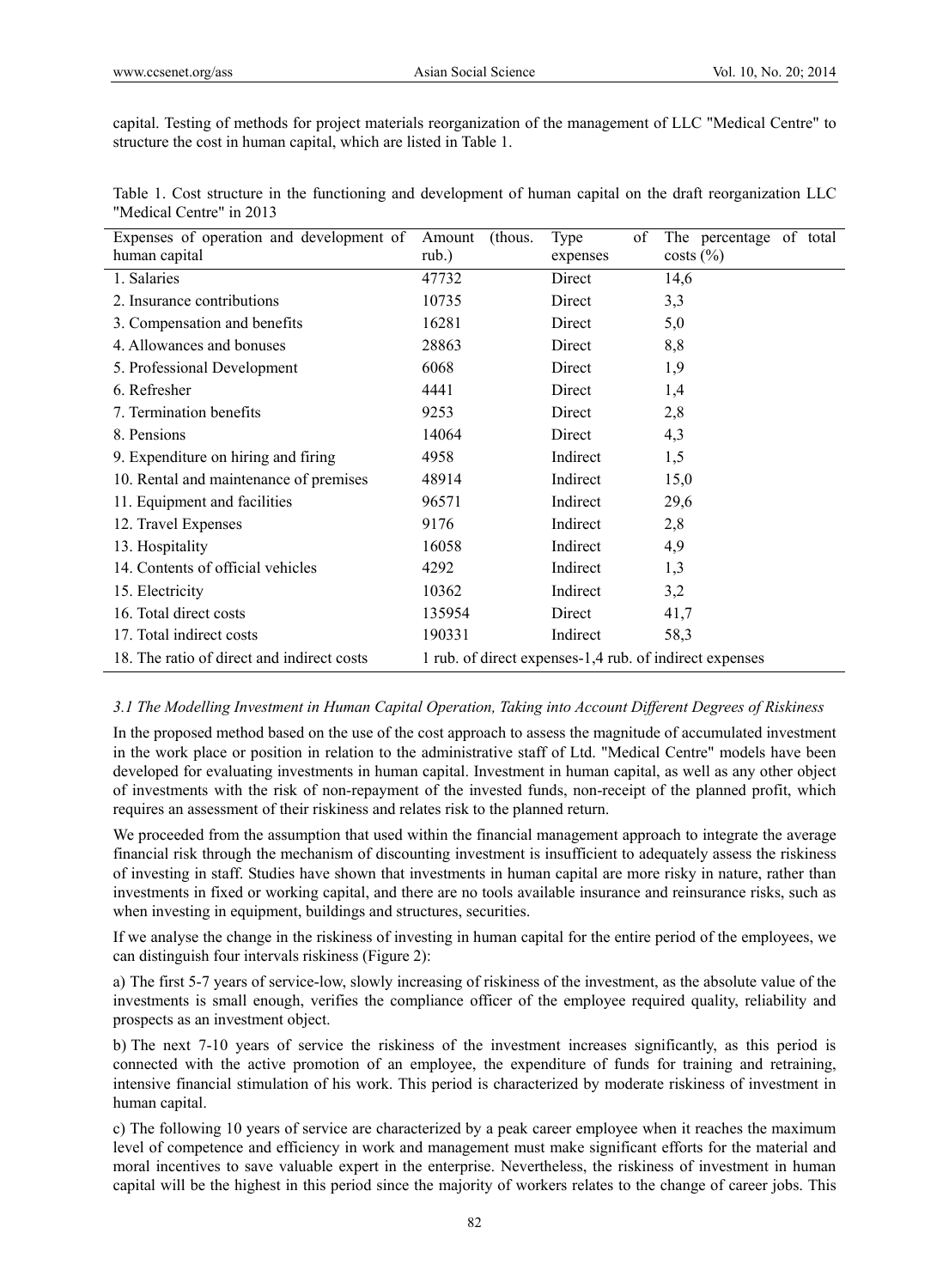period corresponds to the high risks of investment in staff.

d) The following 10-13 years of service before retirement age are characterized by a gradual decrease in the riskiness of investing in staff. This is due to the reduction in the absolute volume of investment (in particular, training, promotion and motivation) to give the bulk of the impact of all previous investments. This period corresponds to decreasing the riskiness of investing.



Figure 2. The dynamics of the riskiness of human capital investment

Obviously, when planning and accounting efficiency of investments in staff, which is located in different areas of riskiness suitable differentiation in predicting the amount of risk in the process of determining the required amount of capital. In particular, for a period of low riskiness of the calculation of investment in employee (position) in the framework of the reorganization of the administrative apparatus, LLC "Medical Center" was used the following mathematical model taking into account the cautious investment policy in relation to the object of investment:

$$
U_{\min} = \sum_{i=1}^{n} O_{ri} \cdot (1 + C_{\text{ni}} + C_{\text{ci}} + D_{\text{ci}} + D_{\text{ni}}) \cdot (1 + D_{\text{ki}}) \cdot (1 + R_h B_i)^{i}
$$
(1)

Ori-annual salary in the i year;

Sni-fixed share premium deductions from salary;

CCI-a fixed proportion of the salary value of indexing;

Dci-the percentage of insurance deductions from salary;

Dni-the share of social benefits and privileges of the salary;

Dki-the share of indirect costs per unit of direct costs in staff;

Bi-the discount factor;

Rh-correction factor taking into account the additional risks.

For periods of moderate to high risks of investment in staff suitable model that allows to consider aggressive investment policy:

$$
U_{\text{max}} = \sum_{i=1}^{n} O_{ri} \cdot J_{\text{ni}}^{i} J_{\text{ci}}^{i} \cdot (1 + D_{\text{ci}}) \cdot (1 + D_{\text{ni}}) \cdot (1 + D_{\text{ki}}) \cdot (1 + R_h B_i)^{i}
$$
(2)

Jni-index of bonuses in the i-th year;

Jci-indexation coefficient in the i-th year;

For a period of decreasing of the investing riskiness, a mathematical model which allows, on our opinion, to take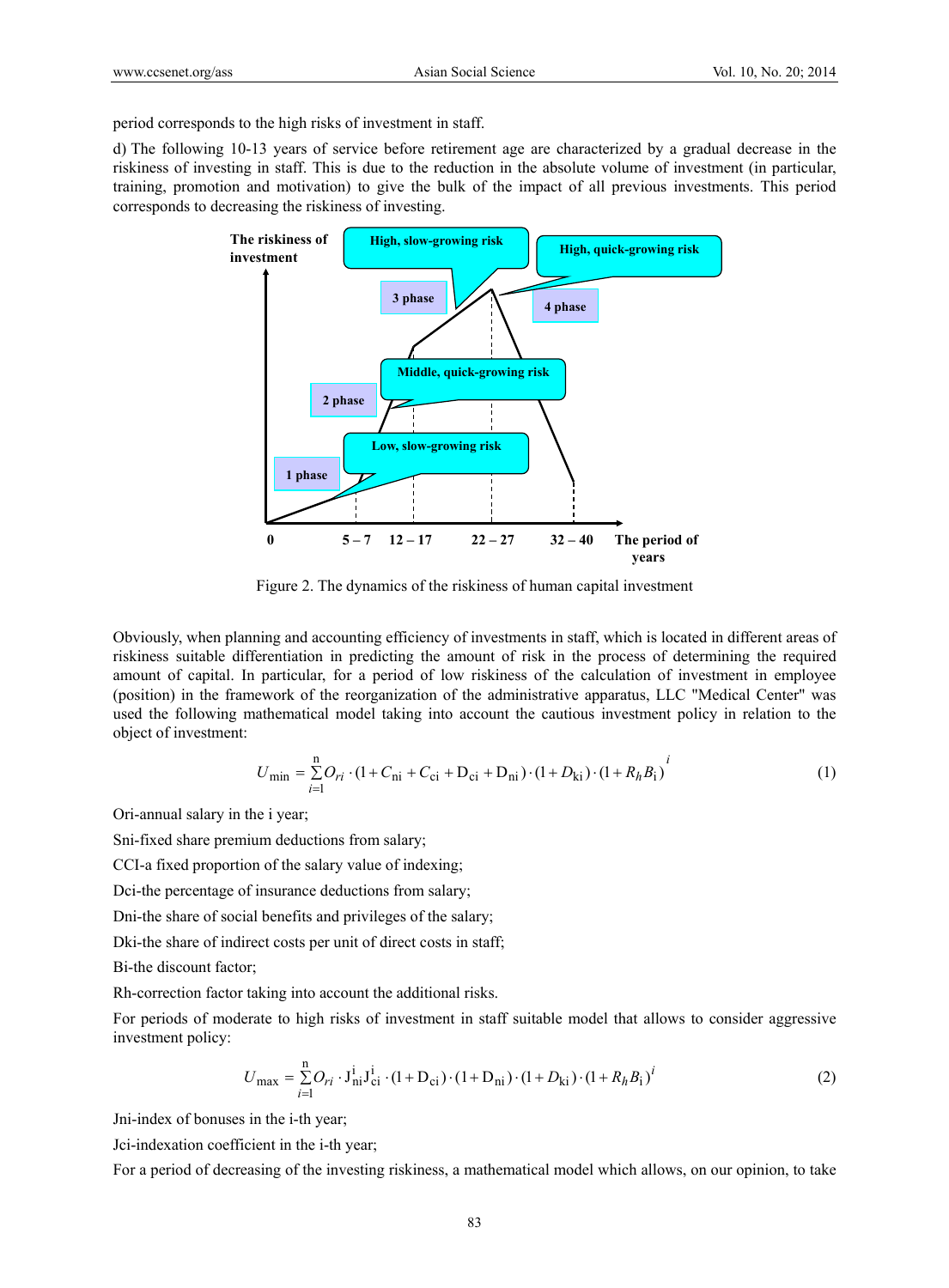into account a balanced investment policy:

$$
U_{\text{mid}} = \sum_{i=1}^{n} O_{ri} \cdot J_{\text{ni}} \cdot J_{\text{ci}} \cdot (1 + D_{\text{ci}}) \cdot (1 + D_{\text{ni}}) \cdot (1 + D_{\text{ki}}) \cdot (1 + R_h B_i)^i
$$
(3)

The above models provide an estimate of the necessary investment in the operation and development of human capital, differentiated according to the projected investment period and the degree of riskiness of the life cycle phases of personnel occupying them.

#### *3.2 Optimization of Investment in Human Capital Development*

The proposed models were used to evaluate investments in human capital a number of management positions during the reorganization of the management of LLC "Medical Center", which led to the conclusion substantial underfunding of human capital development, especially in terms of technical equipment jobs of managers and specialists. The evaluation results are shown in Table 2.

Table 2. The calculation of the optimal rate of investment in leadership positions, LLC "Medical Center" for the period from 2014 to 2016 years

| Parameters of the model for investments evaluation |       |       |                      |      |      |                          |      |      |      |      |      | The amount of  |                           |
|----------------------------------------------------|-------|-------|----------------------|------|------|--------------------------|------|------|------|------|------|----------------|---------------------------|
| Position                                           |       | Model | Ori<br>thous.<br>rub | Cni  | Cci  | Jni                      | Jci  | Dci  | Dni  | Dki  | Bi   | R <sub>h</sub> | investments<br>thous. rub |
| Development<br>1.<br>Director                      |       | Umid  | 564                  |      |      | 1,52                     | 1,16 | 0,11 | 0,12 | 1,23 | 0,08 | 1,17           | 9918                      |
| $\overline{2}$ .<br>Head<br>Personnel Training     | of    | Umid  | 396                  |      |      | 1,34                     | 1,21 | 0,09 | 0,19 | 1,28 | 0,08 | 1,22           | 6883                      |
| 3.<br>Head<br>Methodological<br>Department         | of    | Umin  | 324                  | 0,26 | 0,14 | $\overline{\phantom{a}}$ | -    | 0,11 | 0,13 | 1,19 | 0,08 | 1,13           | 4161                      |
| Head<br>4.<br>residency                            | of    | Umid  | 432                  |      |      | 1,38                     | 1,23 | 0,12 | 0,22 | 1,32 | 0,08 | 1,25           | 8464                      |
| 5.<br>ophthalmologist                              | Chief | Umax  | 636                  | ۰    | -    | 1,62                     | 1,25 | 0,08 | 0,1  | 1,44 | 0,08 | 1,38           | 13860                     |
| 6. Chief Therapist                                 |       | Umax  | 672                  | -    | ۰    | 1,58                     | 1,19 | 0,09 | 0,13 | 1,36 | 0,08 | 1,46           | 13798                     |
| 7. Surgeon                                         |       | Umax  | 738                  |      |      | 1,64                     | 1,23 | 0,09 | 0,11 | 1,54 | 0,08 | 1,43           | 17112                     |

In general, as shown in Table 2, the most significant investment for the period from 2104 to 2016 is advisable to invest in major Professionals LLC "Medical Centre" heading priorities for its activities. These positions are held by experienced, highly qualified, prospective employees, not yet reached the peak of the career and highly demanded in the labour market. Therefore, the risks of investing in them would be the maximum that determined the choice of the appropriate model for calculating the investment. The most important areas of investment are financial incentives, training and improvement of technical equipment of their work. Investments in executive leaders will have less essential character, because these employees have long been working in the organization, passed the peak of career, less significant for the main activity of "Medical Centre" and less demand on the labour market. Therefore, to assess the investment was chosen Umid model. An exception is the chief of methodical department. These charges are temporarily takes a young employee, just 1.5 years working in the organization, whose personal and business prospects are just estimated, it determines the choice of Umin model.

# **4. Discussion**

Using the above optimization models of investment in human capital operation enabled a retrospective analysis of the investment policy, LLC "Medical Centre" in the development of management personnel in 2011-2013 years. Optimization of calculations of investments in senior positions in relation to the actual amount of funding showed significant differences between the actual and modelled investment performance, which demonstrated the existence of a stable trend of underfunding. The calculation results are shown in Figure 3.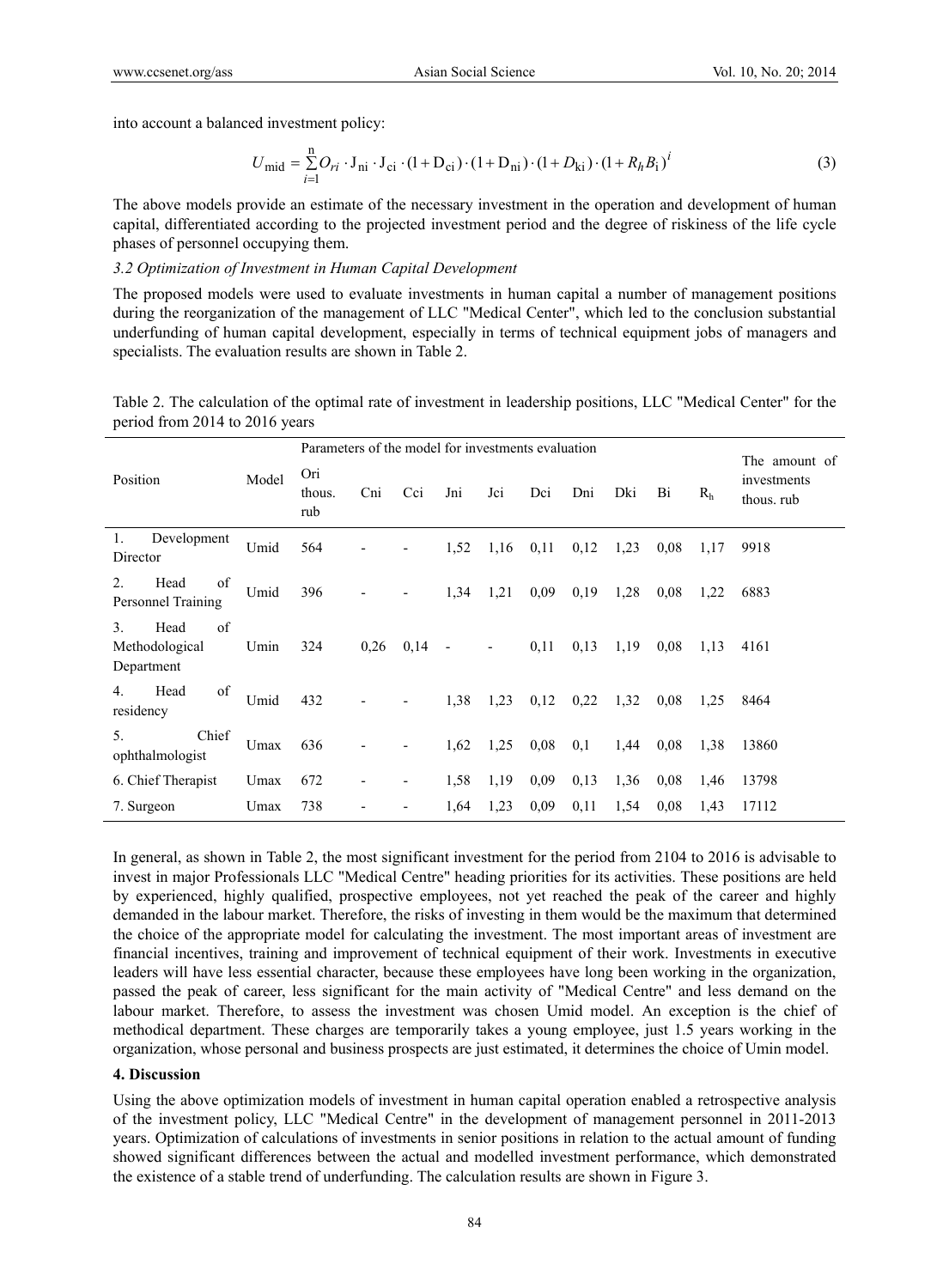According to them, the maximum amount of underfunding-58.7%, accounted for the major specialists who guide the main directions of the professional activity of "Medical Centre" and to maximize the impact on organizational performance. 44.7% of underfunded main specialists relates to indirect costs associated with professional development and technical equipment jobs.

The lack of effective investment policy with respect to the operation and development of human capital according to our estimates leads to a substantial loss of profit by which the organization suffers for the period under review.



Figure 3. Retrospective analysis of the volume of investment in leadership positions, LLC "Medical Center" for 2011-2013

Study the nature of dependence between additional investment in human capital management apparatus LLC "Medical Centre" and the dynamics of return on net assets of the organization has allowed to develop a regression model of economic efficiency of investment in the development of additional management personnel, which is priced based on the size of the effect of forgone underfunding.

$$
E_s = 0.35 \cdot E_c \cdot t^2 - 0.73 \cdot E_c \cdot t + 1.16 \cdot E_c \tag{4}
$$

 $E<sub>S</sub>$ -the value of omitted effect on investment in human capital;

 $E_C$ -the amount of annual underfunding;

*t*-time interval estimates of omitted effect.

The omitted effect of payment is shown in Table 3.

Table 3. Evaluation of omitted economic effect as a result of underfunding of investment in human capital of "Medical Centre"

|        | Year of loosing of economic effects Volume of underfunding investment thous. rub Omitted effect thous. rub |       |
|--------|------------------------------------------------------------------------------------------------------------|-------|
| 2011   | 2591                                                                                                       | 2021  |
| 2012   | 3074                                                                                                       | 3381  |
| 2013   | 3673                                                                                                       | 7788  |
| Total: | 9338                                                                                                       | 13189 |

As a result of using the proposed methodology for assessing the human capital investment development in the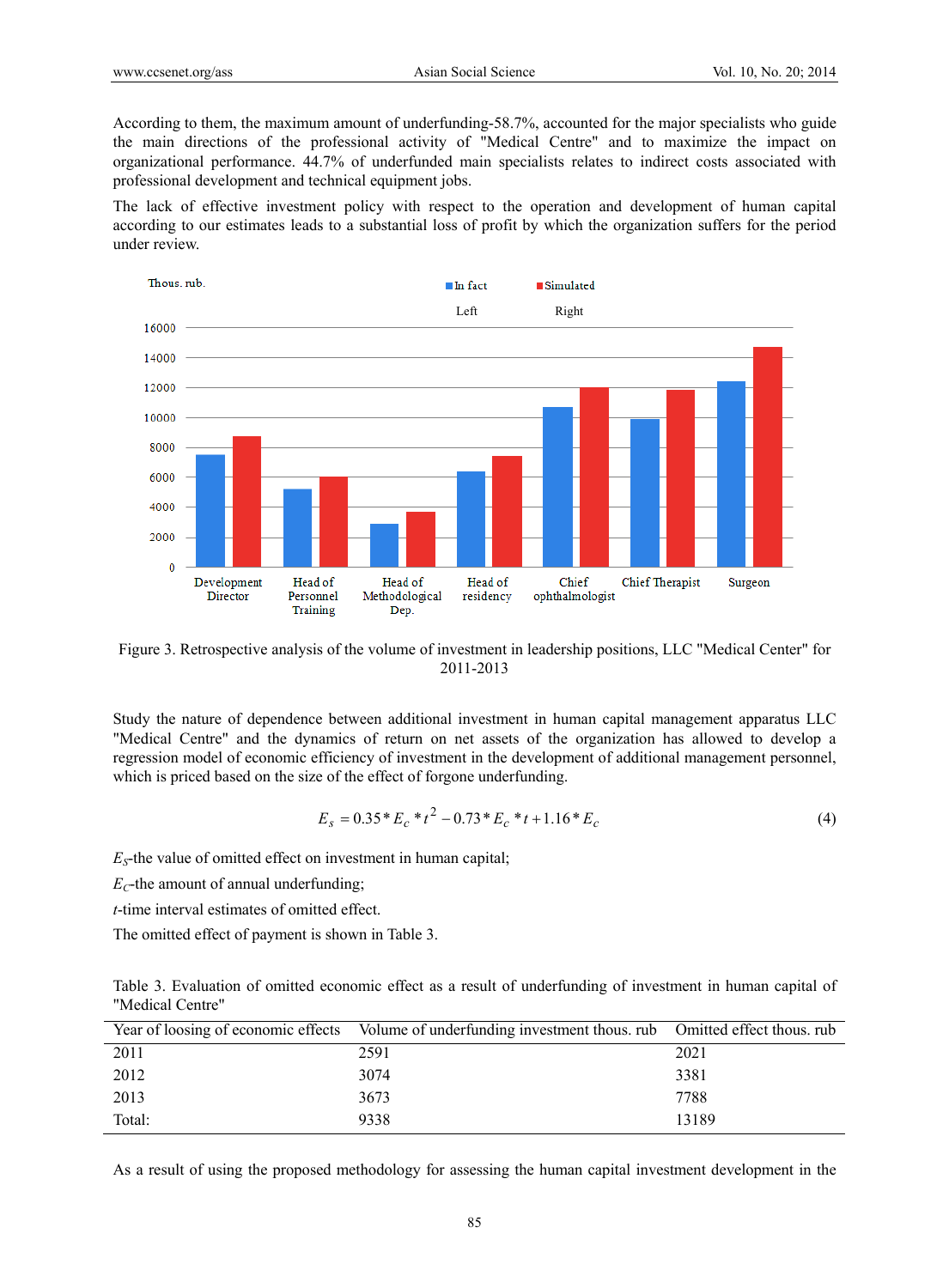implementation of the reorganization of the Project Management Co., Ltd. "Medical Centre" ways of improving the investment policy for management personnel have been formulated, the main ones are the following:

1) It is advisable to create a special structural unit acting as the valuation of human capital on the basis of recommended optimization models, track its dynamics, monitoring of factors influencing the efficiency of human capital, develop measures to improve the personnel and investment policies of the organization;

2) Personnel decisions on hiring and firing of leading specialists and managers should take the form of development of investment projects, involving evaluation of the optimal volume of investment in the foreseeable planning horizon forecasting, cost-effectiveness and assessment of investment risk that will draw conclusions about the investment attractiveness of the project;

3) Determination of the optimal amount of investment in human capital, it is advisable to make reference to the stage of the life cycle management position or stage of career development occupies its employee, which allows more accurate to consider the investment risks and plan the nature of investment policy in relation to this position;

4) Requires quarterly monitoring of the structure and the volume of investment in human capital of LLC "Medical Centre" for optimization, evaluation of volumes and directions of underfunding, loss of profit organization to develop appropriate investment and organizational decisions;

5) Financial Service Ltd. "Medical Centre" should set limits quarterly investment in staff and technological equipment structural units based on anticipated performance of their economic efficiency, taking into account investment risks, for this is expedient changes to the board and financial reports, providing them on volume figures investment in human capital and profitability.

Serious and still unresolved problem is the prediction and evaluation of the individual contribution of a particular employee in integrated financial performance of the unit or the entire company. Existing KPI-system performance assessment of employees and departments are mainly based on expert techniques and, in our opinion, do not allow a satisfactory objective and accurate assessment of the effectiveness of the individual objects of investment in human capital. It is therefore advisable to develop a unified system of indicators to assess the effectiveness of investments in human capital, which, in our opinion, should be based on a system of financial performance of investment projects on the UNIDO methodology.

#### **5. Conclusion**

In general, the proposed method enables the synthesis of the cost approach to assess the cumulative investment in managerial position and expert riskiness assessment method of investing in different stages of life cycle prediction of optimal investment and yields.

This technique allows you to structure expenses in the operation and development of human capital, identify risky investment stage, depending on the life cycle phase or post an employee's career, to choose the optimal investment policy, taking into account the level of riskiness of investment, optimize investment needed in the development of human capital, a retrospective analysis of investment policy for its rationality, to calculate limits investment in staff and technological equipment for each structural unit on the basis of set parameters of efficiency of investments, to develop organizational action plan on development of human capital, which ensures reliable and methodological basis for the management of its cost.

## **References**

- Becker, G. S., Murphy, K. M., & Tamura, R. F. (1990). *Human Capital, Fertility, and Economic Growth*. Cambridge: NBER. Working Paper No. 3414. http://dx.doi.org/10.3386/w3414
- Boudreau, J. W., & Ramstad, P. M. (1997). Measuring intellectual capital: Learning from financial history. *Human Resource Management, 36*, 343-356. http://dx.doi.org/10.1002/(SICI)1099-050X(199723)36:3< 343::AID-HRM6>3.0.CO;2-W
- Brooking, A. (1996). *Intellectual Capital: Core Asset for the Third Millennium*. London: Caspian Publishing.
- Edvinsson, L., & Malone, M. S. (1997). *Intellectual Capital: Realizing your Company's True Value by Finding Its Hidden Roots*. New York: Harper Business.
- Gambardella, A., Panico, C., & Valentini, G. (2013, November 23). Strategic incentives to human capital. *Strategic Management Journal*. http://dx.doi.org/10.1002/smj.2200
- Hayton, J. C. (2005, March). Competing in the new economy: The effect of intellectual capital on corporate entrepreneurship in high-technology new ventures. *R&D Management, 35*(2), 137-155. http://dx.doi.org/10.